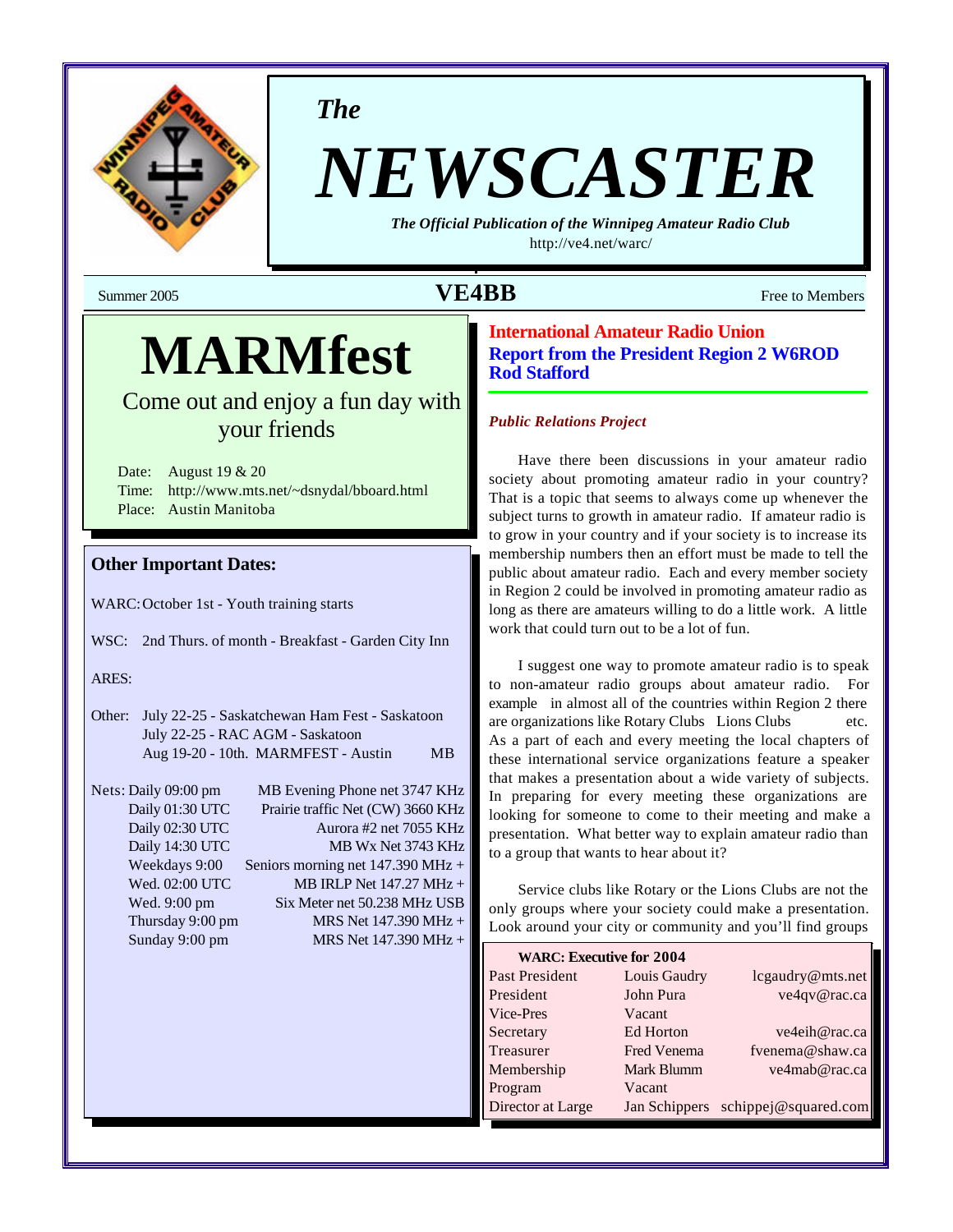involved in various activities that would welcome a talk about amateur radio.

Most of these organizations set aside about one-half hour or so for their guest speaker. I don't know many hams who wouldn't be able to talk about their involvement in amateur radio for half an hour. Most of us can talk about ham radio for a lot longer than that. The problem is to get all you want to say about ham radio into a talk in a limited amount of time. It can be done.

For example a typical presentation might involve a ham talking about what attracted him or her to amateur radio. Was it someone who was a ham who helped the speaker get licensed. That would lead to a discussion about what it takes to get licensed. Hopefully your society is conducting amateur radio classes to help people obtain their amateur license. The talk could proceed with a short discussion about various activities within amateur radio that many hams enjoy such as DXing emergency communications contesting digital communications etc. The presentation might also include a short demonstration of amateur radio. Possibly a VHF contact or two on one of the local repeaters could be arranged. The ham speaker might arrange before the meeting to have a few amateur radio friends listening to the local repeater and at the appropriate time make contact with the amateur who is giving the presentation. Certainly a part of the presentation ought to include some information about amateur radio emergency communications during times of natural disasters. If there are not any local stories to tell about how amateur radio assisted in recovering from a disaster then discuss how the hams in a nearby country helped the authorities during such a crisis. In other words tell the audience the "fun" aspects of amateur radio and tell them the "benefits" of amateur radio to their community. Many will be surprised and delighted to hear that amateur radio is alive and well in the age of the internet and



the computer. In fact a portion of the presentation could include how hams are using computers in advancing technology within amateur radio.

The presentation should last 15 or 20 minutes so as to allow for questions at the end. There will be questions. People attending the meeting will want to know more about amateur radio than you've been able to explain to them in 20 minutes or so. These are just suggested topics. It can be interesting and fun for a group of hams to get together and develop their own ideas about what ought to be included in the presentation. If you would like assistance from IARU Region 2 then contact your Area Director listed at the end of this newsletter. The Area Director is ready and willing to assist in this effort.

The benefits of such a public relations effort are obvious. First of all your society is promoting amateur radio to the community. It gets the members of your own amateur society involved in doing something for amateur radio. Secondly many local civic and governmental leaders attend meetings of service clubs. The more they know and understand about amateur radio the better. They will understand the value of amateur radio to the community. Thirdly a certain number of the people hearing about amateur radio will be interested enough to obtain their amateur license. The more people you talk to the more people that will become licensed.

The individuals who are selected to make these presentations should be members of your society who are experienced and knowledgeable about amateur radio. They should feel comfortable talking to groups. Also they should be persons who will make a good impression.

I urge you to begin such a project in your society. Your society will benefit and amateur radio will benefit. Let your Area Director know your society is starting such a project and keep the Area Director informed of your progress in promoting amateur radio.

If you have any comments about this project or any of the other subjects in the Region 2 E-News please don't hesitate to contact me directly at w6rod@iaru.org. One of purposes in distributing this newsletter is to try to establish an exchange of ideas with the Member Societies in Region 2. If you have an idea that will promote amateur radio within the region contact me to discuss the matter.

*(ed's note: - Radio Amateurs of Canada is a member of the IARU on behalf of all Canadian Radio Amateurs. RAC must pay a membership fee to IARU based on the number of Amateur Radio Operators in Canada even if they are not members of RAC. Your support is appreciated.)*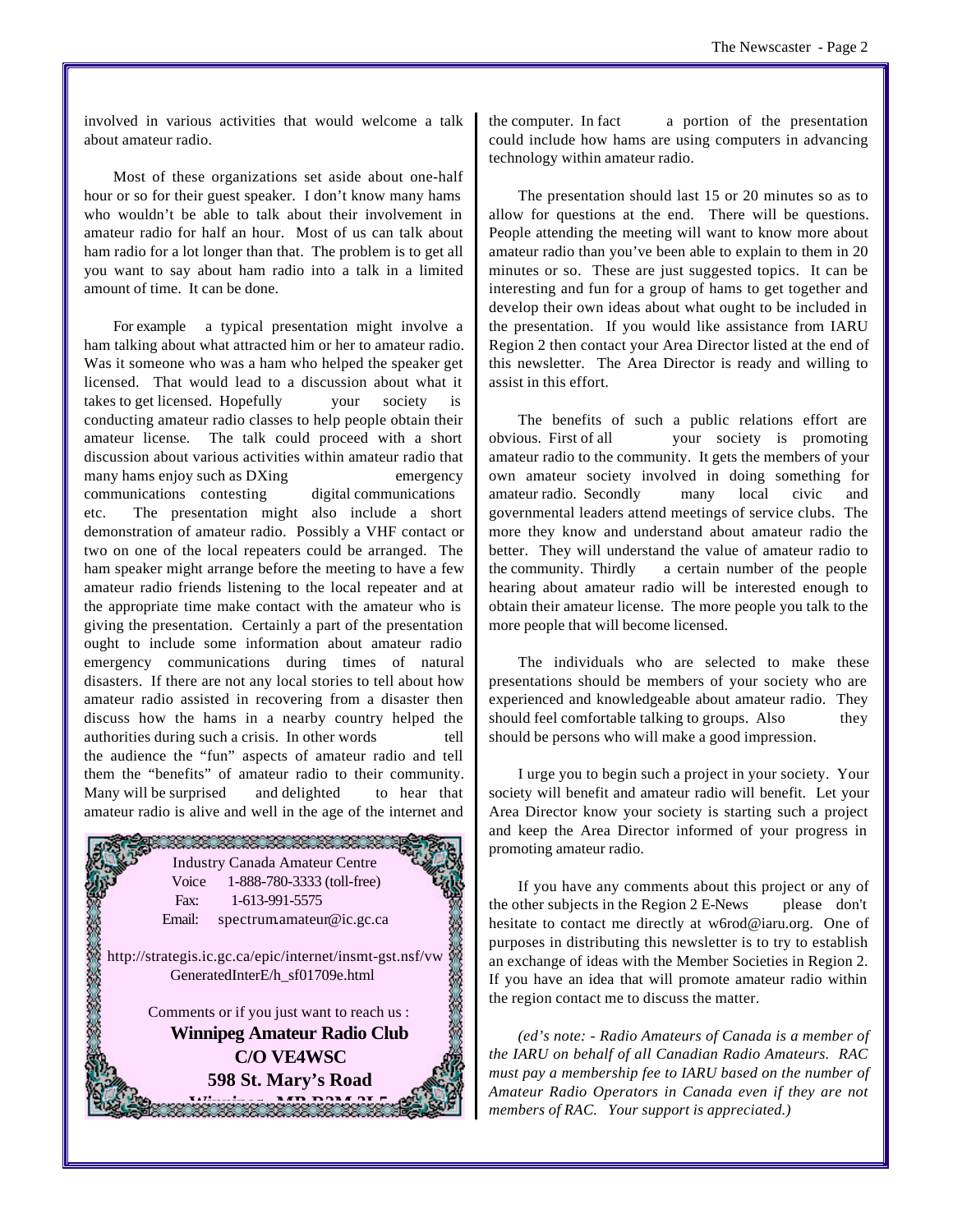## **RAC - Midwest Director's Report By BJ, VE5FX**

There are still two major HamFests in the MidWest coming up - an opportunity to exchange fleas and renew friendships.

**SaskHamFest 2005** Don't forget: The RAC Annual General Meeting will be held at the SaskHamFest in Saskatoon. To see all of the planned activities and to sign up on-line to attend this Centennial Event, check out <http://www.saskhamfest.com>- this is really a "Must Do" event.

- $\odot$  Earle Smith (VE6NM), RAC's President will be present and heading up the Annual General Meeting.
- $\odot$  Ed Frazer (VE7EF), the Director from BC, will be doing a presentation on repeater frequency co-ordination.
- $\odot$  Adam Romanchuk (VE4SN), Assistant Director from Winnipeg, will be present to check DXCC cards.
- ² John Iliffe (VA3JI), RAC's First Vice President, will be present.
- $\odot$  Joel Weder (VE6VOX), the Director from Alberta, will be present and serving as RAC's official photographer.
- $\odot$  Tim Ellam (VE6SH), will be speaking on Amateur tower issues.

And, of course, I will be there with the RAC display, merchandise and the Incoming QSL Bureau.

**MARMFest -** This is the eleventh annual occasion for this HamFest, to be held on August 19 & 20 at Austin, MB. See<http://www.mts.net/~dsnydal/bboard.html> for details.

There is not much to report from the Board of Directors' TeleConference, held on Tuesday evening: There is STILL no information from Industry Canada on the Morse code and callsign (RIC-9) issue. They promised to respond before summer and nothing has been received yet. When they DO respond, RAC will issue a bulletin and I will send out a supplemental bulletin to VE4  $&$  VE5 recipients. In the mean time, if you wish to obtain HF access, why wait for IC? Visit your Designated Examiner and write your 5 wpm CW test and it's done!

Has your club looked into the benefits of subscribing to the RAC insurance plan? There is a very good chance that it will allow you to satisfy your insurance requirements while saving a considerable amount of money. Check it out on the RAC WEBsite at<http://www.rac.ca>

Has your club considered lending their support to the RAC Youth Education Program? This program continues to grow, having just added another participating school at Sault St. Marie, ON. Perhaps you know of a school program that might be interested in joining the YEP? If so, let me know - I will follow up to the teacher and school.

## **WARC's Training for Youth Program Progress Report by David VE4DAR**

WARC's Training Committee continues to plan and prepare for the Basic Qualification course scheduled to begin **October 1 2005**. A Letter of Understanding between WARC and the 199 Air Cadet Squadron is now in place. Eight instructors have been recruited and trained over three sessions. Teaching aids available at the Winnipeg Senior Citizens Radio Club were repaired and inventoried. Other items for the course are being acquired. Lesson planning and preparation will continue over the summer. Applications for the course from youth who are not Air Cadets will be accepted at a date to be announced early in September.

## **WARC - Field Day 2005**

For Photo's check out these Photo sites Select Slide show for best viewing)

<http://ve4vzdigipix.photosite.com/FieldDay2005/> [http://gnapady.photosite.com/F\\_D\\_2005/](http://gnapady.photosite.com/F_D_2005/) [http://www.mts.net/~ve4wsc/fd\\_2005.htm](http://www.mts.net/~ve4wsc/fd_2005.htm) <http://va4cqd.gotdns.org/fieldday/>

## **Satellite Interest Group - SIG**

If you are interested in learning about satellites or you are currently working satellites a special interest group is forming in Winnipeg. You do not have to be working satellites to join the SIG just to have an interest in how the satellites work and how to access them. This is not a club and there will be no fees. The idea of the SIG is to share ideas and knowledge as well as to have regular meetings.

If you are interested please contact Gerry VE4GTB 269-4273 for more info.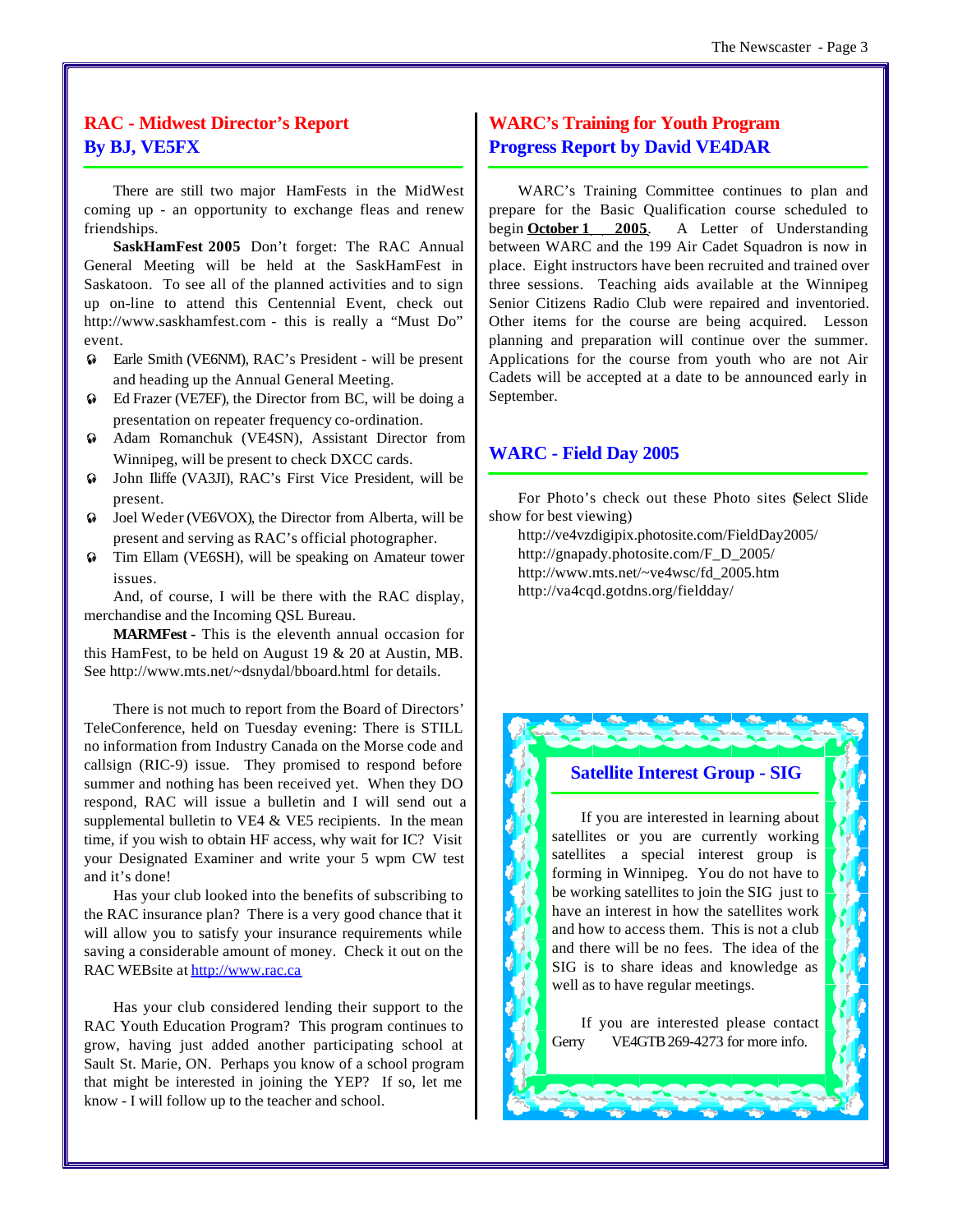| <b>Calendar</b>                          |               |            |               | Ohio QSO Party                                     | 1600Z      | Aug 27           |
|------------------------------------------|---------------|------------|---------------|----------------------------------------------------|------------|------------------|
|                                          |               |            |               | <b>SARL HF CW Contest</b>                          | 1230Z      | Aug 28           |
| <b>July</b>                              |               |            |               | Kentucky QSO Party                                 | 1600Z      | Aug 28           |
| CQ Worldwide VHF Contest                 |               | 1800Z      | Jul 16        |                                                    |            |                  |
| North American QSO Party                 | <b>RTTY</b>   | 1800Z      | Jul 16        | <b>September</b>                                   |            |                  |
| <b>RSGB</b> Low Power Field Day          |               | 0900Z      | Jul 17        | SSA 10 m Aktivitetstest CW/SSB/FM                  | 1700Z      | Sep 1            |
| SSA Månadstest nr 7                      | <b>CW</b>     | 1400Z      | Jul 17        | NCCC Thursday Sprint                               | 0230Z      | Sep 2            |
| Månadstest nr 7                          | <b>SSB</b>    | 1515Z      | Jul 17        | All Asian DX Contest<br>Phone                      | $0000Z$    | Sep 3            |
|                                          |               |            |               | <b>RTTY</b><br>Russian "Radio" RTTY WW             | $0000Z$    | Sep 3            |
| The Great Colorado Gold Rush             | <b>CW</b>     | 2000Z      | Jul 17        | Wake-Up! QRP Sprint                                | 0400Z      | Sep 3            |
| RSGB 80m Club Championship               | Data          | 2000Z      | <b>Jul 21</b> | <b>AGCW Straight Key Party</b>                     | 1300Z      | Sep 3            |
| <b>Great Lakes Sweepstakes</b>           |               | 0000Z      | Jul 23        | <b>IARU Region 1 Field Day</b><br><b>SSB</b>       | 1300Z      | Sep 3            |
| VK/Trans-Tasman 160m Contest CW          |               | 0800Z      | Jul 23        | RSGB SSB Field Day                                 | 1300Z      | Sep 3            |
| <b>RSGB IOTA Contest</b>                 |               | 1200Z      | Jul 30        | FISTS Straight Key Week<br><b>CW</b>               | $0001Z$    | Sep 4            |
| ARS Flight of the Bumblebees             |               | 1700Z      | Jul 31        | DARC 10-Meter Digital Contest                      | 1100Z      | Sep 4            |
|                                          |               |            |               | MI QRP Labor Day CW Sprint                         | 2300Z      | Sep 5            |
| <b>August</b>                            |               |            |               | <b>ARS Spartan Sprint September</b><br>CW          | $0000Z$    | Sep 6            |
| <b>ARS Spartan Sprint August</b>         | <b>CW</b>     | 0200Z      | Aug 2         | <b>WAE DX Contest</b><br><b>SSB</b>                | $0000Z$    | Sep 10           |
| SSA 10 m Aktivitetstest CW/SSB/FM        |               | 1700Z      | Aug 4         | <b>RTTY</b><br><b>CIS DX RTTY Contest</b>          | 1200Z      | Sep 10           |
| TARA Grid Dip Shindig                    |               | $0000Z$    | Aug 6         | <b>Swiss HTC QRP Sprint</b>                        | 1300Z      | Sep 10           |
| 10-10 Int. Summer Contest                | <b>SSB</b>    | 0001Z      | Aug 6         | Arkansas QSO Party                                 | 1400Z      | Sep 10           |
| National Lighthouse Weekend QSO          |               | 0001Z      | Aug 6         | And                                                | 1800Z      | Sep 11           |
| AM-test -                                | AM            | 0700Z      | Aug 6         | CW<br><b>SOC Marathon Sprint</b>                   | 1800Z      | Sep 10           |
| European HF Championship                 |               | 1200Z      | Aug 6         | <b>ARRL September VHF QSO Party</b>                | 1800Z      | Sep 10           |
| <b>ARRL UHF Contest</b>                  |               | 1800Z      | Aug 6         | North American Sprint<br><b>CW</b>                 | $0000Z$    | Sep 11           |
| North America QSO Party                  | <b>CW</b>     | 1800Z      | Aug 6         | Tennessee QSO Party                                | 1800Z      |                  |
| RSGB RoPoCo 2                            |               | 0700Z      | Aug 7         | PSK31<br><b>ARCI</b> End of Summer                 | $2000Z$    | Sep 11           |
| <b>SARL HF Phone Contest</b>             |               | 1230Z      | Aug 7         |                                                    | 1400Z      | Sep 11<br>Sep 14 |
| <b>NCCC Thursday Sprint</b>              |               | 0230Z      | Aug 12        | <b>YLRL Howdy Days</b>                             | 1000Z      |                  |
| <b>WAE DX Contest</b>                    | ${\rm\bf CW}$ | $0000Z$    | Aug 13        | <b>SARL VHF/UHF Contest</b>                        |            | Sep 16           |
| Maryland-DC QSO Party                    |               | 1600Z      | Aug 13        | AGB NEMIGA Contest CW/SSB/DIGI                     | 2100Z      | Sep 16           |
|                                          | And           | 1600Z      | Aug 14        | ARRL 10 GHZ and Up Contest                         | 0600 local | Sep 17           |
| SSA Månadstest nr 8                      | <b>SSB</b>    | 1400Z      | Aug 14        | Scandinavian Activity Contest<br>CW                | 1200Z      | Sep 17           |
| SSA Månadstest nr 8                      | <b>CW</b>     | 1515Z      | Aug 14        | Washington State Salmon Run                        | 1600Z      | Sep 17           |
| NCCC Thursday Sprint                     |               | 0230Z      | Aug 19        | And                                                | 1600Z      | Sep 18           |
| <b>SARTG WW</b>                          | <b>RTTY</b>   | $0000Z$    | Aug 20        | QCWA Fall QSO Party                                | 1800Z      | Sep 17           |
|                                          | And           | 1600Z      | Aug 20        | North American Sprint<br><b>SSB</b>                | $0000Z$    | Sep 18           |
|                                          | And           | 0800Z      |               | Panama Radio Club Ann.<br>Phone                    | 1200Z      | Sep 18           |
|                                          | CW/SSB        | 100Z       | Aug 21        | <b>CW</b><br>SSA Månadstest nr 9                   | 1400 Z     | Sep 18           |
| <b>RDA</b> Contest<br>ARRL 10 GHZ and Up |               | 0600 local | Aug 20        | SSA Månadstest nr 9<br><b>SSB</b>                  | 1515Z      | Sep 18           |
|                                          |               |            | Aug 20        | CQ Worldwide DX Contest<br><b>RTTY</b>             | $0000Z$    | Sep 24           |
| Keyman's Club of Japan                   |               | 1200Z      | Aug 20        | Tesla Cup<br>Phone                                 | 0000Z      | Sep 24           |
| <b>SEANET Contest - All</b>              |               | 1200Z      | Aug 20        | $\mathrm{CW}$<br>Tesla Cup                         | $0000Z$    | Sep 25           |
| North American QSO Party                 | <b>SSB</b>    | 1800Z      | Aug 20        | <b>Scandinavian Activity Contest</b><br><b>SSB</b> | 1200Z      | Sep 24           |
| New Jersey QSO Party                     |               | $2000Z$    | Aug 20        | <b>Texas QSO Party</b>                             | 1400Z      | Sep 24           |
|                                          | And           | 1300Z      | Aug 21        | And                                                | 1400Z      | Sep 25           |
| SSA Portabeltest Höstomg                 | CW/SSB        | 0700Z      | Aug 21        | <b>AGCW VHF/UHF Contest</b><br>144                 | 1600Z      | Sep 24           |
| NCCC Thursday Sprint                     |               | 0230Z      | Aug 26        | 532                                                | 1900Z      | Sep 24           |
| <b>ALARA Contest</b>                     |               | 0600Z      | Aug 27        | Alabama QSO Party<br>CW/Phone                      | 1800Z      | Sep 24           |
| Hawaii QSO Party                         |               | 0700Z      | Aug 27        | <b>UBA ON Contest</b><br>6m                        | 0600Z      | Sep 25           |
| <b>SCC RTTY Championship</b>             |               | 1200Z      | Aug 27        | Fall QRP Homebrewer Sprint                         | 0000Z      | Sep 26           |
| <b>TOEC WW GRID Contest</b>              | <b>CW</b>     | 1200Z      | Aug 27        |                                                    |            |                  |
| YO DX HF Contest                         |               | 1200Z      | Aug 27        |                                                    |            |                  |
| <b>FRACAP Contest</b>                    | <b>SSB</b>    | 1201Z      | Aug 28        |                                                    |            |                  |
|                                          |               |            |               |                                                    |            |                  |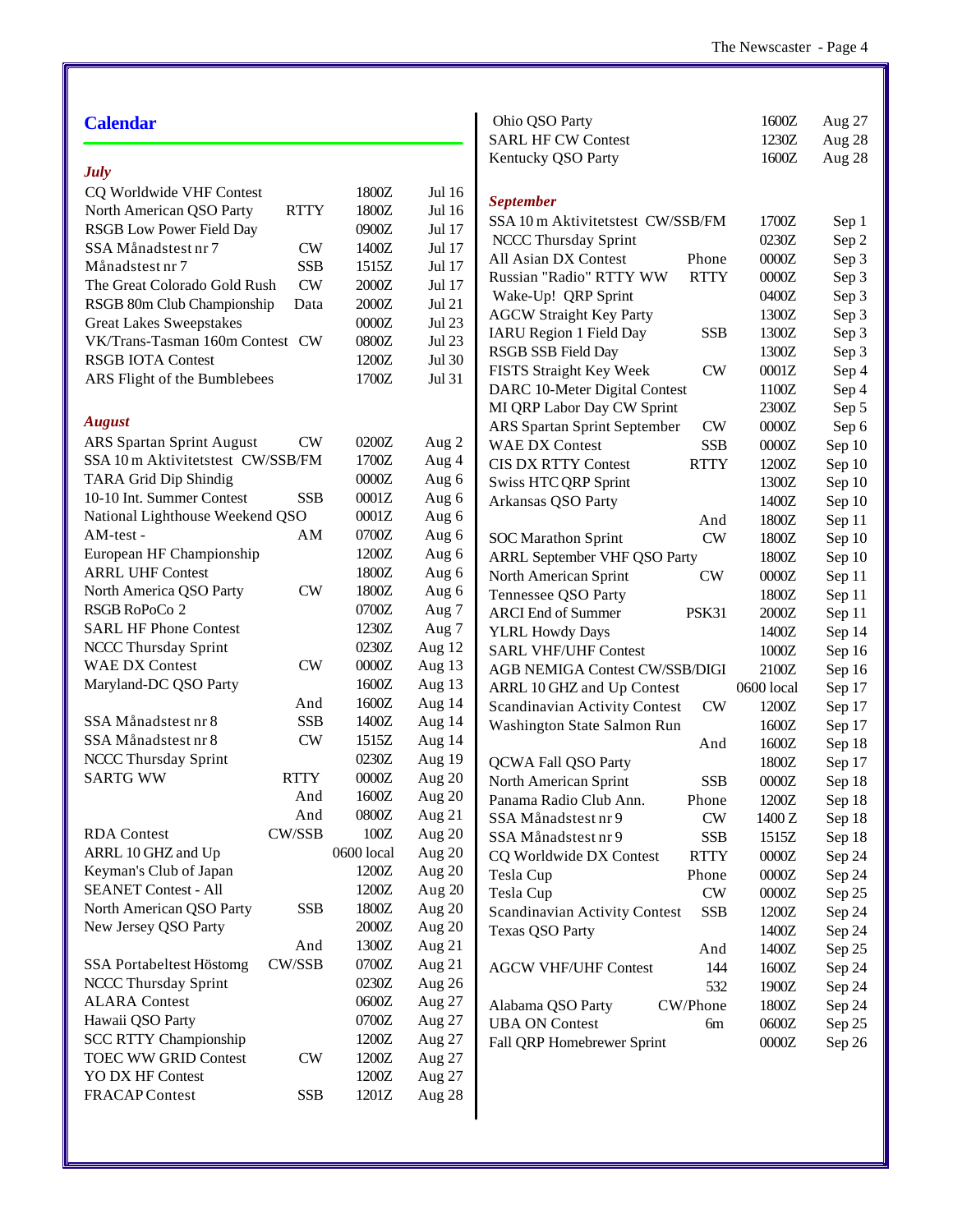## **Tom Blair VE4MJ/VE4TOM SK Submitted by Dick VE4HK**

Tom Blair VE4MJ/VE4TOM passed away on June 10 after a short illness. He was well known to the old time hams in Manitoba. He was a private person with an offbeat sense of humor.

Tom was on the executive of the Winnipeg Repeater Society in the late 1970's and early 1980's. (The predecessor of the Manitoba Repeater Society). Tom serviced VE4WPG and VE4MAN including working at the 800 foot level of the CBC Starbuck tower. Back then VE4MAN was 800 ft up the tower He also repaired MRS and other repeater group equipment in the Prairie Mobile Communications workshop. He was also trustee for VE4RAG repeater at Elie MB. Tom was instrumental in bringing VE4GIM repeater into the MRS fold.

In addition to his other duties VE4TOM was the Manitoba Frequency Coordinator for many years. He did an outstanding job of allocating repeater pairs for clubs and individual owners in this province. This was a behind the scenes job but a crucial function. Tom had to work closely with frequency coordinators in Saskatchewan North Dakota Minnesota and Ontario to ensure there was no interference between different repeaters. I cannot remember hearing of any squabbles or problems with any of his allocations.

Tom taught chemistry at Joseph Wolinsky the High School of the Gray Academy for 30 years. He was acknowledged as an outstanding instructor. He tutored students after their graduation. He was deeply respected by students and staff alike.

Gray Academy is planning a scholarship in Tom's name for highest academic achievement in Chemistry for a grade 12 graduate each year. I feel it would be very fitting for amateurs to contribute to this scholarship. I personally plan to make a donation.

Contact Peggy Rybachuk at the B.J.E. off ice of the Gray Academy at 477-7425 for further information. When phoning please mention that you are from the Amateur Radio Community. Make cheques payable to the Gray Academy. You will be receiving a statement for tax purposes. Mrs. Cicely Blair Tom's mother has requested that all names contributing to the scholarship be listed on one sheet in lieu of her receiving individual cards.

Gray Academy of Jewish Education A202-123 Doncaster Ave. Winnipeg MB R3N 2B4

## **Camp 807**

**The 26th Annual Northwestern Ontario Hamfest sponsored by the Rainy Lake Amateur Radio Club.** 

RLARC will be the host for CAMP 807 2005, and they would like to extend an invitation to all Amateur Radio operators, their families, and other interested persons to participate in this annual family event. It's shaping up to be a great weekend! The Camp 807 committee hopes that you can include our region's annual Ham Radio gathering in your summer plans.

CAMP 807 2005 will take place the weekend of **July 29th, 30th, and 31st** at the Holiday Village Trailer Park and Campground, 1101 Mill Road by the overpass in East Fort Frances.

There will be no RV camping at this site (new owners of property, no town licence to use as an RV campground) - but the activities will take place at this site. Across the road is the park, with space for about 20 RV's, on a first-come, first-served basis, and tenting area. There is also a sandy beach for swimming. Additional details will be posted as they become available. A final meeting before the onset of Camp 807 will be held on July 4th (tentative date).

The VE3RLC repeater on 146.820 (-600) in Fort Frances will be used as the talk-in frequency. Club members will be monitoring the repeater in order to provide directions and assistance to those travelling to the event. More info: <http://camp807.tripod.com/2005>

## **SIG - Satellite Interest Group**

On June 9 2005 at 19:30 the Manitoba Satellite Interest Group held their inaugural meeting. Fourteen amateur radio operators attended the meeting which was held at the Winnipeg Seniors Radio Club. It was decided that the group would meet on the last Wednesday of each month with the next meeting to be held on Wednesday June 29 2005. All in attendance were unanimous in trying to put a Satellite Station together for the upcoming Field Day at Birds Hill Park. Alan Thoren VE4YZ showed the group the Satellite equipment on hand at the senior's club and was able to operate satellites SO-50 and AO-51.

If you are interest or would like to find out more about Satellites Operating contact Gerry Baker VE4GTB at 269-4273 or ve4gtb@amsat.or or Stefan Wagener at 669-9789 or ve4nsa@amsat.org.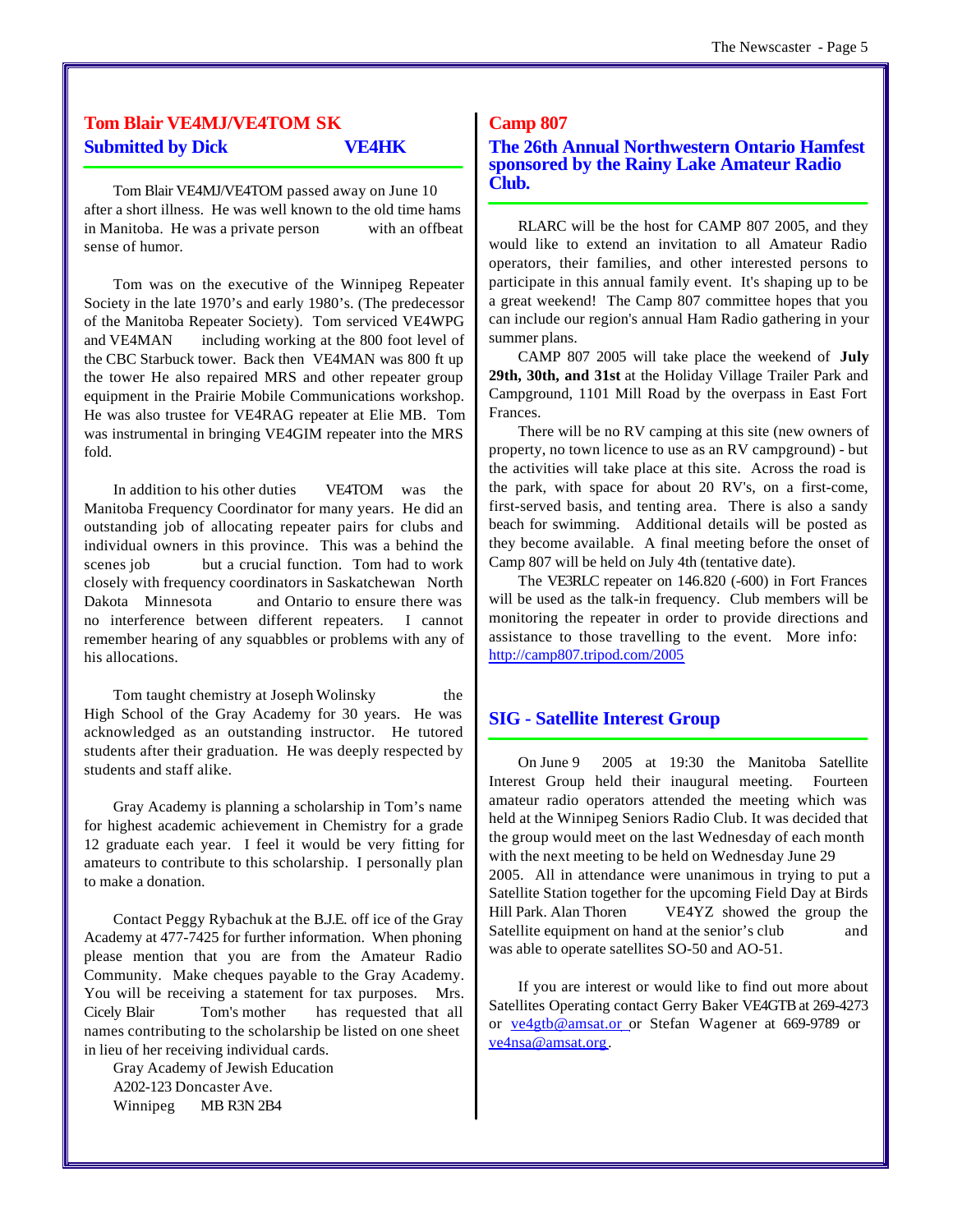## **News from the Net**

#### *WANNA GO TO THE MALL?*

Pittsburgh USA' Uniontown Amateur Radio Club invited local military personnel and their families to Military Appreciation Day at the Uniontown Mall where the Amateur radio operators made radio contacts with family members of military personnel stationed around the world. *-- WIA*

#### *Amateur Radio Begins 'Podcasting' (Jun. 19 2005)*

'Podcasting' - in which broadcasts are downloaded from the Internet for later playback on Ipods - has been much in the news recently. You won't be surprised to hear that there is now an amateur radio podcast. If you have a broadband Internet connection you may want to give it a try. Type<http://www.podcast.net>in your web-browser and type 'Amateur Radio' in the search field and you will see a list of the latest 'This Week in Amateur Radio International' bulletins. Click on the links and make sure your speakers are turned on. *-- (RSGB2)*

#### *Regulatory changes in Europe*

Sweden's telecommunication regulatory agency PTS has taken steps to deregulate Amateur Radio and essentially no longer requires a government license. Effective last fall the PTS turned over Amateur Radio operator certification to the Society of Swedish Radio Amateurs (SSA) that country's IARU member-society. Under the new regulatory regime the SSA administers testing and issues operator certificates and call signs which have SA prefixes and three-letter suffixes. There's no longer a Morse code requirement for HF access.

Czech Republic has begun issuing Novice class licenses with OK9-prefix callsigns on  $160$  80 15 and 10 meters power output of 10 W. The Malta Communication Authority has extended HF privileges to "codeless" Class B licensees. Licensees in Malta still must pass a Morse code examination to operate CW on the HF bands". *-- WIA News*

#### *Morse code is alive and well*

It's just over two years ago the mandatory requirement of Morse code proficiency tests for access to the high frequency amateur bands was removed. That historic decision at the World Radiocommunications Conference 2003 resulted in many countries ending the code requirement. But what if any impact has that decision had on the use of Morse code by radio amateurs? There appears to be no sign of a demise of CW interest and operation. Listen to the HF bands and often there more simultaneous CW contacts than there are on phone. Sometimes there's plenty of QSOs on the bottom end of the band and no phone contacts to be heard. DXpeditions and some special event stations demonstrate that those which include CW in their operation have great successes. Contesting is another area of CW strength. Morse code operator clubs are attracting new members. Requests for CW learning materials regularly appear on the ham wanted and for sale sites along with second hand straight keys and paddles. Manufacturers of paddles seem to be doing very well. New model ham rigs continue to have in-built CW keyers. Samuel Finley Breese Morse would indeed be pleased to hear that the telegraphic code which bears his name and created a revolution in world communications is being conserved for the future by radio amateurs. *-- WIA News*

#### *Philippines Hams may loose 70 CM (July 15 2005)*

Hams in the Philippines are wondering how long it will be before they are ordered off of the 70 centimeter band. This, after that nations National Telecommunications Commission announces the inclusion of all of that band in spectrum it is considering being made available for broadband wireless networks. The regulatory agency made the suggestion in a Memorandum titled "Frequency Band Allocations for Broadband Wireless Access." The surprise was the inclusion of 410 to 495 MHz in nine bands. This includes the Amateur and Amateur Satellite spectrum including the internationally agreed to allocations. Jose Mari Gonzalez, DU1JMG, is the Manilla based president of PARA which is the Philippines national Amateur Radio society. He says that PARA opposes both the memorandum and the potential loss of 70 centimeters. He notes that 430 to 440 MHz includes the international amateur satellite band. He says that if and when the Philippines National Telecommunications Council decides to remove 70 centimeter access from ham radio that his organization will file an official complaint to the IARU. This would likely lead to a complaint by the IARU to the International Telecommunications Union that would hopefully warn the NTC not to change the internationally agreed frequency allocations. For its part, the Philippines National Telecommunications Council says it proposes to reallocate

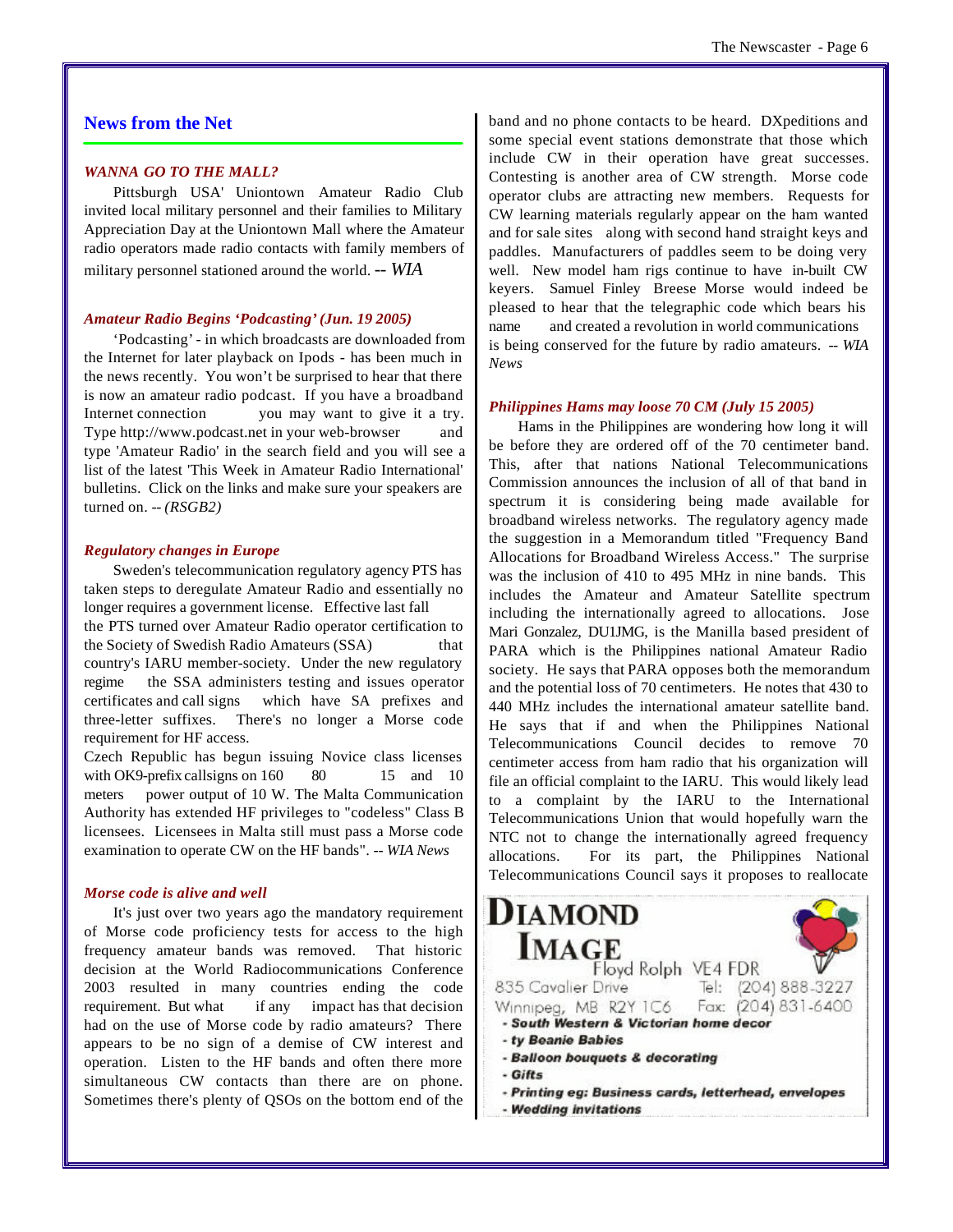spectrum for broadband wireless networks in line with the thrust of the government to promote and facilitate the development of information and communications technology. Right now only about 5% of the population in The Philippines has access to the Internet, much less broadband, and this is partly due to the lack of infrastructure. *-- WIA News*

> VE4RGC - Robert Cowie June 15 VE4NF - William Keys June 26

#### **VE4MT/ VE4TOM - SK**

**Slient Keys**

#### *June 10th 2005*

Tom was first licensed in 1977 under the call sign VE4MJ. In 1977 we were playing around on 223.500 MHZ simplex (national callling frequency.) Tom put the first 220 repeater up in Manitoba using some surplus Midland radios 223.340/224.940 VE4RPT circa 1981. He was very dedicated to the Winnipeg Repeater Society in the early eighties. He loved going to the hamvention in Dayton Ohio and I recall meeting him there every year for at least the past decade probably 15 years. He became involved as repeater frequency coordinator for Manitoba for perhaps  $18-20$ years starting again in the early eighties. Tom was never active from home in Charleswood always mobile. As time went on he became more involved on the commercial side of things at Prairie Mobile. He also provided and maintained the VE4RAG 147.740/240 repeater located at Elie MB at a Prairie Mobile site. Tom made himself ! available if Barrett (VE4ABA) had to get up on the Richardson bldg. to look at the 220 MHZ machine. In addition he was around to look at Bruxelles 146.280/880 repeater. He was never heard on 6 meters or HF as far as I know. He also held the call VE4TOM. During his tour with MRS (Manitoba Repeater Society) formerly the Winnipeg Repeater Society he was very involved with the Starbuck MB repeater located on the CBC tower  $146$ 

## **MARMfest 11th Annual August 19 & 20th, 2005**

Friday evening Campfire & Sing-a-long Saturday Night Dance & Party Manitoba Repeater Society Meeting - Saturday 2:00 PM Ladies Activities MARM - Annual General Meeting Sunday - 2:00 PM Prizes to be won 125 registered last year APRS - 144.390 Talk in

## **1St. Field Day Contact By Aruni VE4WMK**

I was so excited to make my first FD satellite contact on AO-51 V/S mode. Having had only limited experience on this mode with only 4 contacts the previous night it was a real challenge for me. On Saturday 25th at 18:15 UTC I tried to make a contact with a FD station but unfortunately the pass was so crowded that many stations stepped over me. I only managed to make a contact with AI7W from this pileup though I copied 6 more stations.

On Sunday 26th at 15:57 UTC I made my first FD satellite contact on behalf of our club station VE4BB-3A-MB. That contact was with VE3RC ( Ottawa Amateur Radio Club). This single contact made my day on FD!!! I almost had the station K8DAC but was interrupted by another station. I copied 10 more stations on this pass. As a portable station using 2 Icom IC-W32A HT's an Arrow antenna our homebrew 4 turn Helix and the AIDC 3731 down-converter we successfully managed to make this contact. I had to log callsigns control Doppler and press the PTT on transmit while listening to the downlink through headphones. My Dad was steering antennas with the Helix / downconverter in his left hand and Arrow in right hand also listening to the bird through headphones. I have programmed the receiving HT for Doppler from 145.260 MHz to 145.140 MHz in 5 KHz steps ( 25 steps ). Doppler controlling was just a matter of turning the knob on receiving HT for best signal but was challenging. All these kept our 4 hands fully operational. My 6 year old brother Supun also had his first FD excitement on a satellite listening to AO-51 through headphones. Although it was just one FD contact it's an unforgettable experience!!!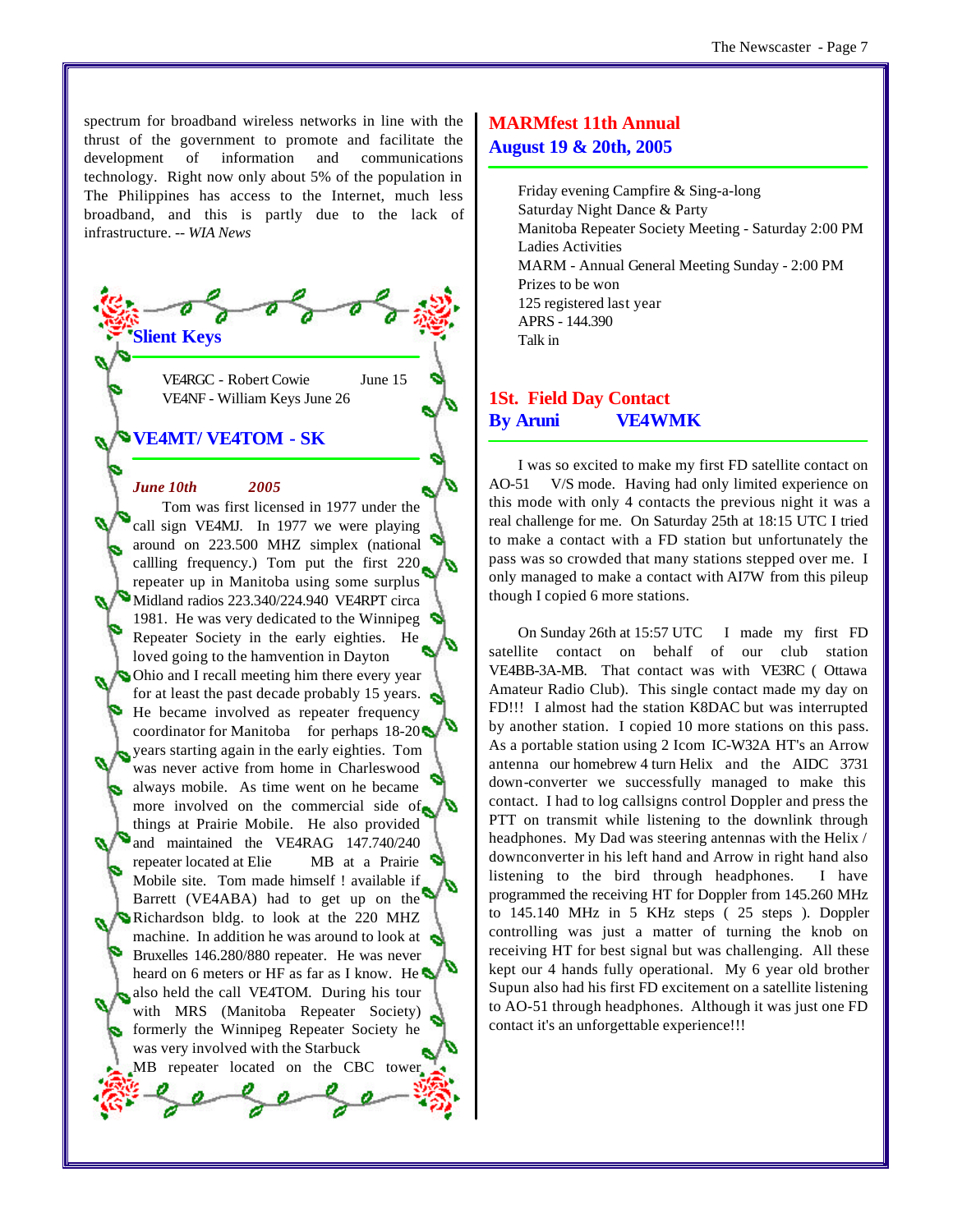#### **Youth Education Project (YEP)**

*The article below is just one report that was submitted this year as part of YEP. If you are an educator or would like to get involved in YEP please contact your RAC director for information on the program.*

#### *Chestermere Amateur Radio Program 2004-2005 Final Report*

It is hard to imagine that only a little over one year ago we started using amateur radio in our classroom. It has become so woven into the fabric of my classroom that I truly can't imagine what it was like without radio. Nor could I ever go back and not use it.

#### *Here are the highlights of our year:*

**Eco-pals**- In conjunction with Neil Carleton (VE3NCE) our classes participated in a program called Eco- Pals. This program randomly links schools across the country in a variety of different projects. However our initial proposal came in with a special request that we be partnered together and be allowed to introduce an amateur radio component. This opened up the whole world to us as we took the Eco-Pals project into a variety of directions. We started off with a project called "Class-to-Class" in which we exchanged artefacts that described our areas. At the same time kids were matched up with a student in the other class and had the opportunity to introduce themselves to their partner on the radio. We followed this up with regular letters and a variety of other written projects. We started offering a Question of the Week a project that had one class ask a question on Monday that could be surveyed in both schools and then shared the results on Friday. The next week a group from the other school would send the question and then meet again on Friday to exchange results. We exchanged approximately 16 weeks worth of questions between the classes. Most recently we have started Audio Book Reviews- a chance to share your favourite book and assorted details with your Ecopal. We have thoroughly

entrenched amateur radio into this existing program to a point that I could not do the Eco-Pal program again without the radio component.

**Antarctica-** In September we had the opportunity to research life in the Antarctic and ask any questions of Bill Hance KD7CWA a satellite operator and amateur radio operator at Palmer Station in the Antarctic. It was an amazing opportunity to find out about an area that we knew virtually nothing about.

**Mount Everest-** as many other students across the country did we too joined in with R. Tait McKenzie Public School in Almonte Ontario and contacted Professor Sean Egan the University of Ottawa professor who was attempting to become the oldest Canadian to summit Mount Everest. Four students from the group of approximately 100 people who joined us for the event had a chance to ask Sean Egan questions about his experiences on Mount Everest. We had followed the expedition quite closely up until its tragic end.

**Tasmania-** Twice during the year we researched and sent questions to amateur radio operators in Tasmania. We then followed them up with a contact that allowed them to ask their questions live over radio. Where I would normally have used two primary classes for most radio contacts these two contacts were using a cross-section of other Grade Six students. These contacts went a long way to promote amateur radio in our community.

**Australia-** Where the Internet can answer a wide variety of questions we proved it is not the only way to find answers. We proved that the answers can come more quickly if you put in a CQ to the area you would like to know more about and ask them directly. Such was the case when we wanted to know about the constellations that could be seen in the Southern Hemisphere. Hank an amateur radio operator in Sydney Australia answered our call and our questions despite the fact that it was 2:45 am in Australia. This left a very strong impression on the kids in my classroom.

| <b>Looking for Digital - Try these frequencies</b> |                 |                   |                              |  |  |  |  |
|----------------------------------------------------|-----------------|-------------------|------------------------------|--|--|--|--|
| 1.838 psk31                                        | $10.147$ mfsk   | 21.335 ssty fax   | 50.255 JT44                  |  |  |  |  |
|                                                    | 14.064 hell     |                   | 50.260 FSK441                |  |  |  |  |
| 3.580 psk31 hell                                   | 14.070 psk31    | 24.920 psk31      | 50.270 FSK441                |  |  |  |  |
| 3.730 sstv fax                                     | 14.080 mfsk     | 24.929 mfsk       | 50.510 SSTV (AFSK)           |  |  |  |  |
|                                                    | 14.227 ssty fax |                   | 50.550 FAX                   |  |  |  |  |
| 7.035 psk31 hell                                   |                 | 28.070 psk31      | 50.600 RTTY (FSK)            |  |  |  |  |
| 7.037 mfsk                                         | 18.100 psk31    | 28.080 mfsk       |                              |  |  |  |  |
| 7.070 psk31                                        | 18.105 mfsk     | 28.120 psk31 hell | If anyone has a more         |  |  |  |  |
|                                                    |                 | 28.675 ssty fax   | extensive list, Please send  |  |  |  |  |
| 10.137 hell                                        | 21.063 hell     |                   | it to me so I can share with |  |  |  |  |
| 10.140 psk31                                       | 21.080 psk31    | 50.250 PSK31      | everyone.                    |  |  |  |  |